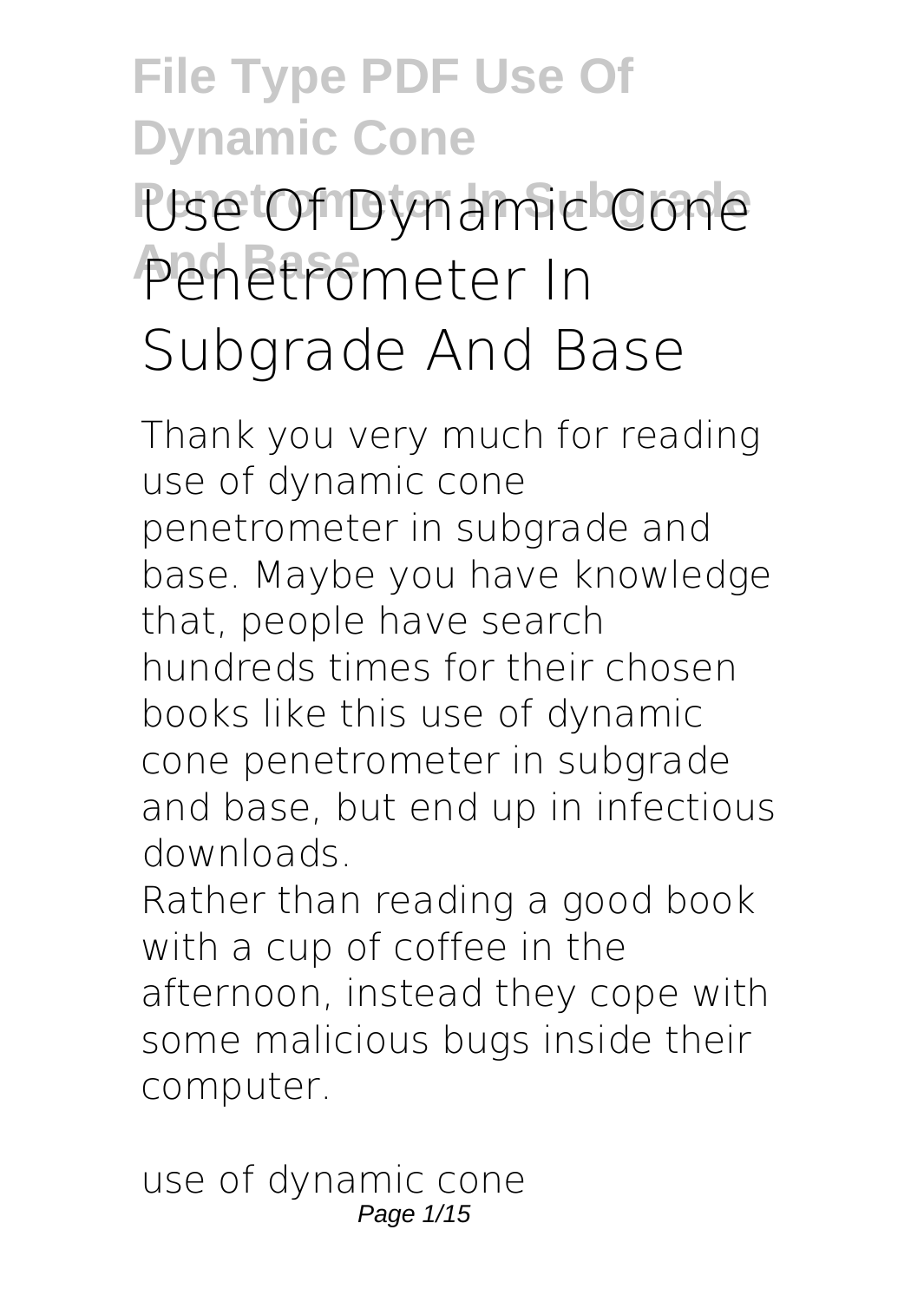penetrometer in subgrade and e **base is available in our book**<br>collection an online access to collection an online access to it is set as public so you can download it instantly.

Our digital library spans in multiple countries, allowing you to get the most less latency time to download any of our books like this one.

Kindly say, the use of dynamic cone penetrometer in subgrade and base is universally compatible with any devices to read

Operation of the Dynamic Cone Penetrometer *Calibrating a Dynamic Cone Penetrometer Dynamic Cone Penetration Test | K-100 Model | Kessler DCP | Soil Investigation* Dynamic Cone Page 2/15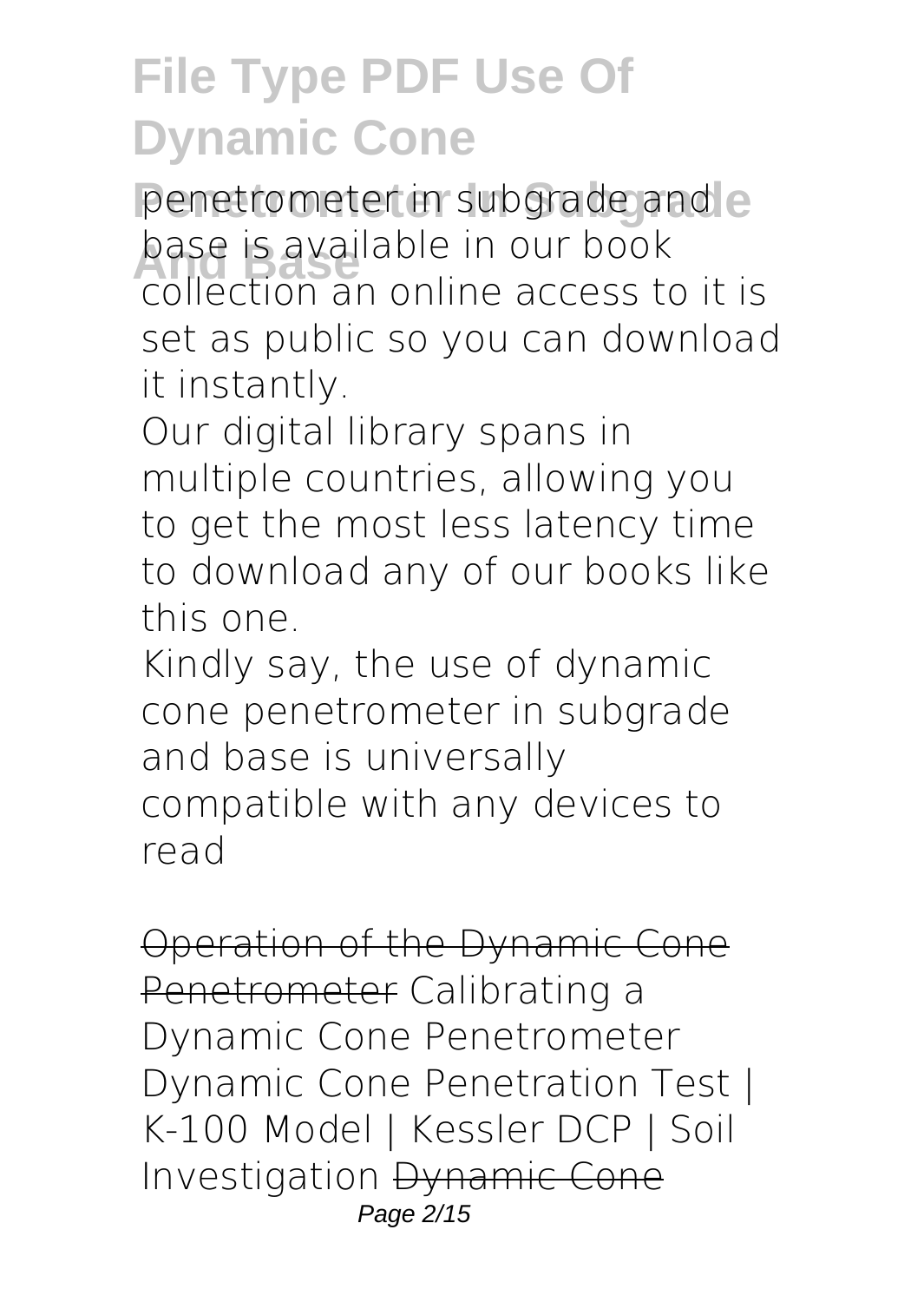Penetrometer Testing - Onsite le **Discovery - Learn More Here** Dynamic cone penetrometer test Dynamic Cone Penetrometer - Soil Investigation - PANDA DCP DCP Soil Testing - Monticello IA Lecture 7 : Cone Penetration Test and Other In-Situ Tests Dynamic Cone Penetration DCP Test PANDITO Ultra-light Dynamic Cone Penetrometer (DCP) Pavement Design (Lec 18) Dynamic Cone Penetrometer (DCP) of soils and aggregate Dynamic Cone Penetrometer *Soil compaction testing* **How to check Bearing capacity of soil and What is DCP TEST Dynamic Probing Rig LMSR-Hk by Nordmeyer GEOTOOL** *Using a penetrometer to detect soil compaction* In-Situ CBR Testing DCP Tests **how to make** Page 3/15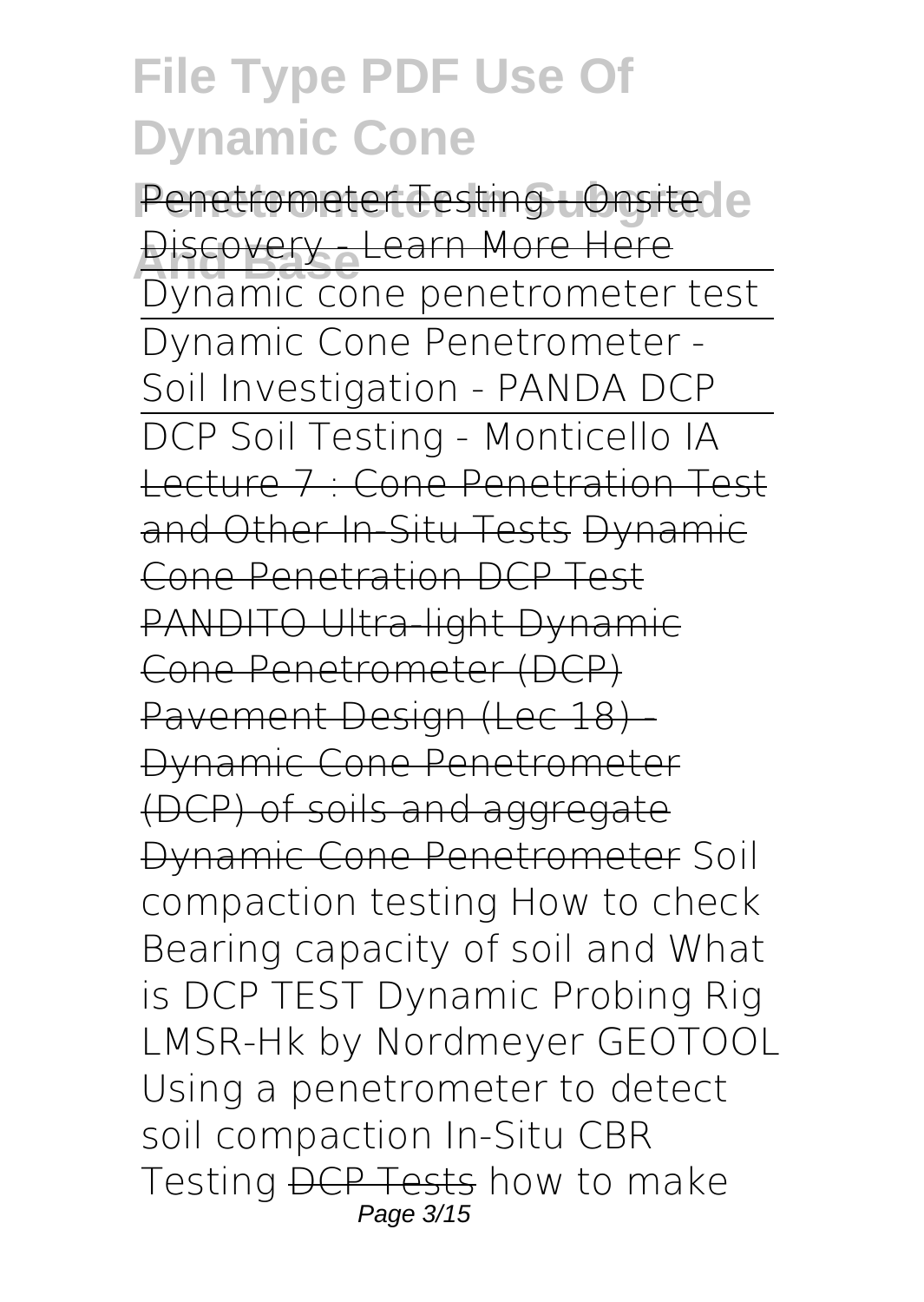**Penetrometer In Subgrade dynamic cone Penetration (DCP) And Base data and make DCP graphics** Missionary Ridge Home - Vlog #3 - Soils Test for Foundation Dynamic Cone Penetration Test (DCPT)

Sand Cone Test**Cone Penetration Test-2001**

Dynamic Cone Penetrometer Testing - Foundation Repair Tip Of The Day #98Onsite Discovery - Dynamic Cone Penetrometer Testing *Stork Demo - Dynamic Cone Penetrometer* Triggs Technologies Wildcat - Dynamic Cone Penetrometer **Cone Penetration Test (CPT) Dynamic Cone Penetrometer Cone Penetrometer Testing** Use Of Dynamic Cone Penetrometer What is Dynamic Cone Penetrometer (DCP)?[PDF] Page 4/15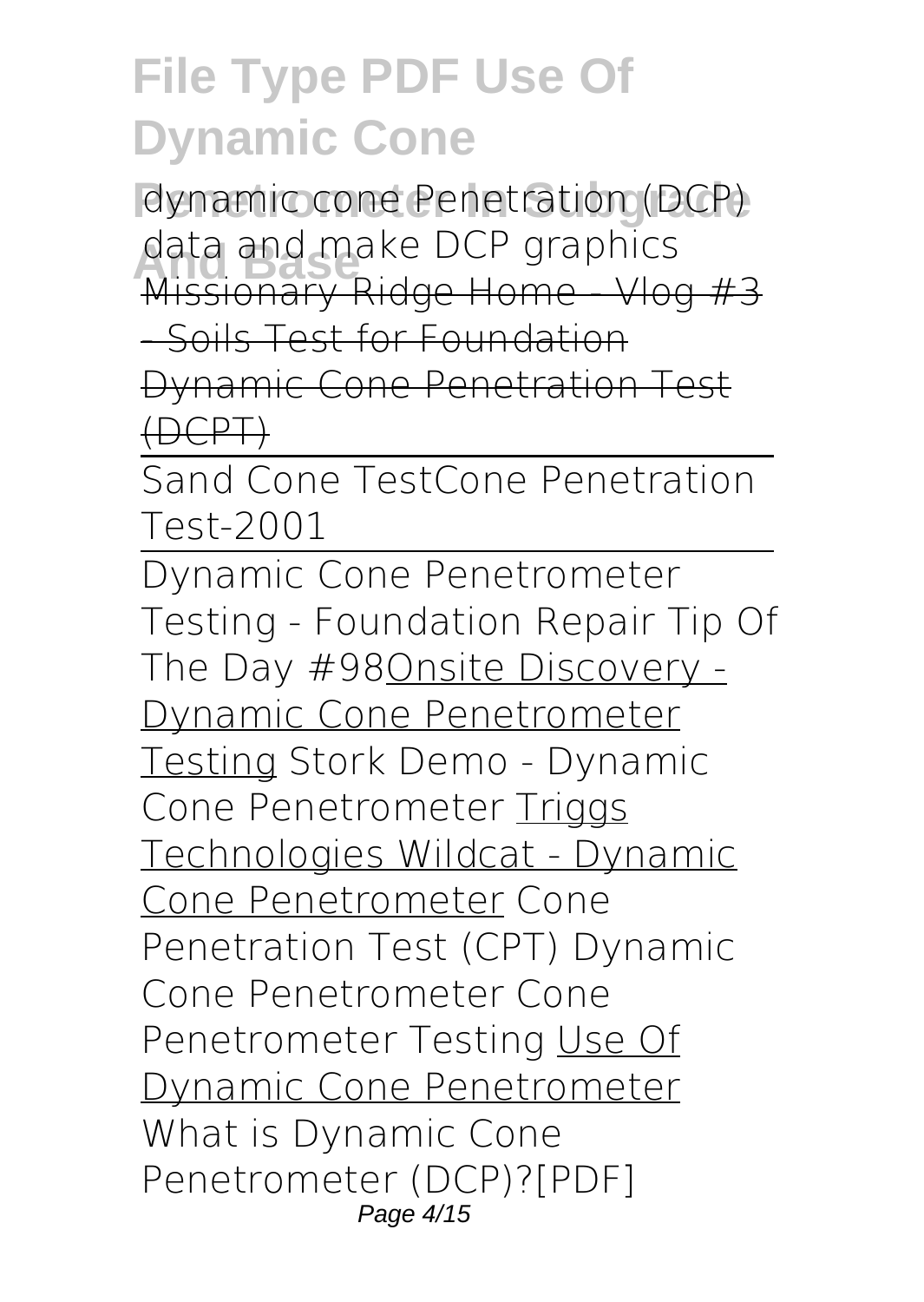Apparatus for DCP. The hammer is lifted to the top of the rod and<br>**Executive** and and the rotative the room released in order to drive the rod into the ground. Procedure. After the instrument is set up, the zero reading of the apparatus is recorded. The instrument is held... Benefits of

What is Dynamic Cone Penetrometer(DCP)? [PDF] Dynamic Cone Penetrometer (DCP) which is used to determine the strength of subgrade and base layers. It is used by Mn/DOT and Mn/ROAD to conduct pavement research because it is easy to transport and inexpensive to operate. The DCP and its uses are fully illustrated and described in this User Guide to the Dynamic Cone Penetrometer. Page 5/15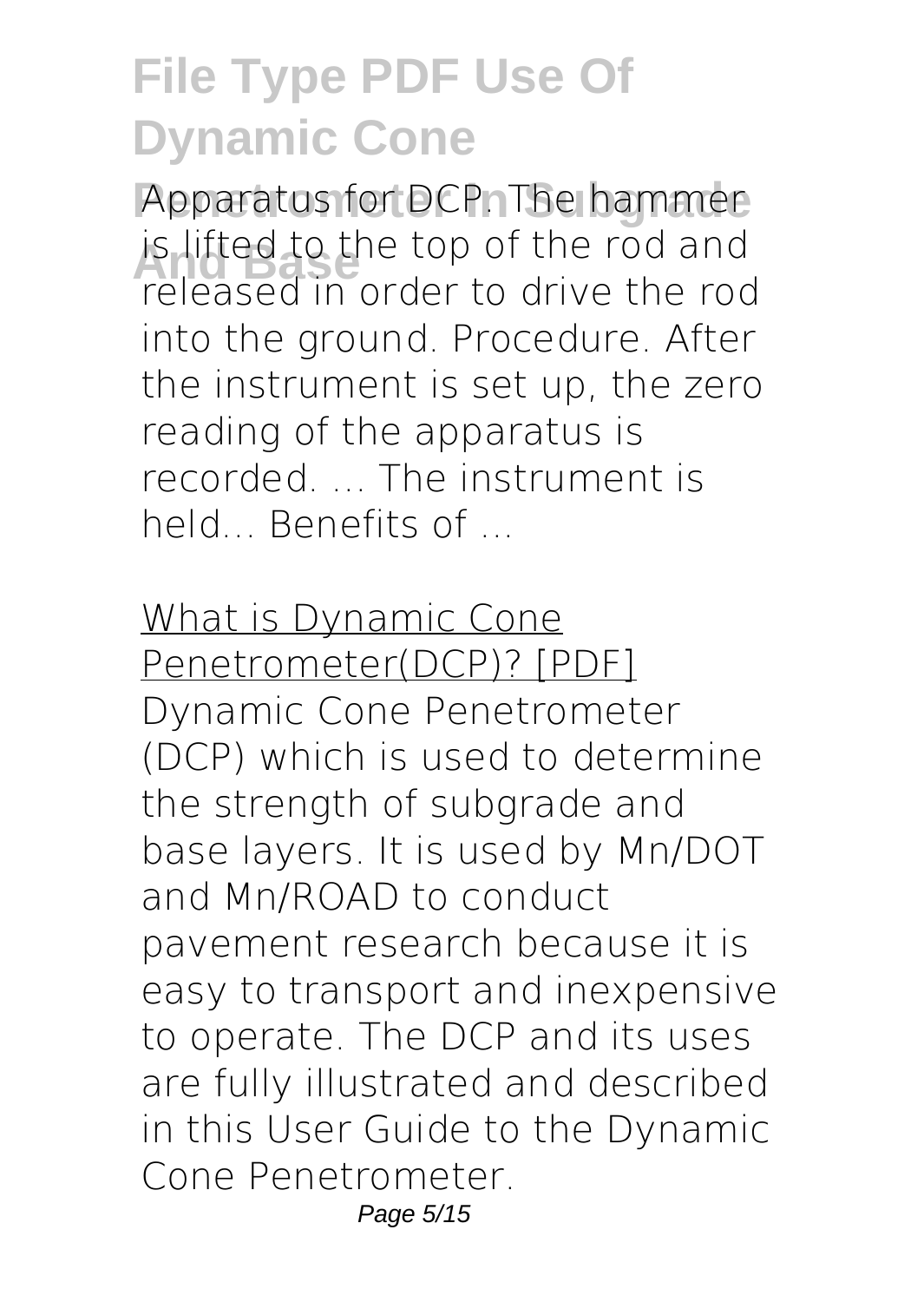#### **File Type PDF Use Of Dynamic Cone Penetrometer In Subgrade User Guide to the Dynamic Cone** Penetrometer

The initial reading on the dynamic cone penetrometer is recorded. Then, the dynamic cone penetrometer is kept with the cone resting vertically on the ground where the test is to be carried out. Now, the cone is driven into the soil by the freefall of hammer of 750 mm each time. Then the number of blow of every 10mm penetration is recorded.

DCP test - Dynamic cone penetration test Principle ... The most common use of the Dynamic Cone Penetrometer (DCP) is to provide a quick and simple field test method for evaluating the in-situ stiffness of Page 6/15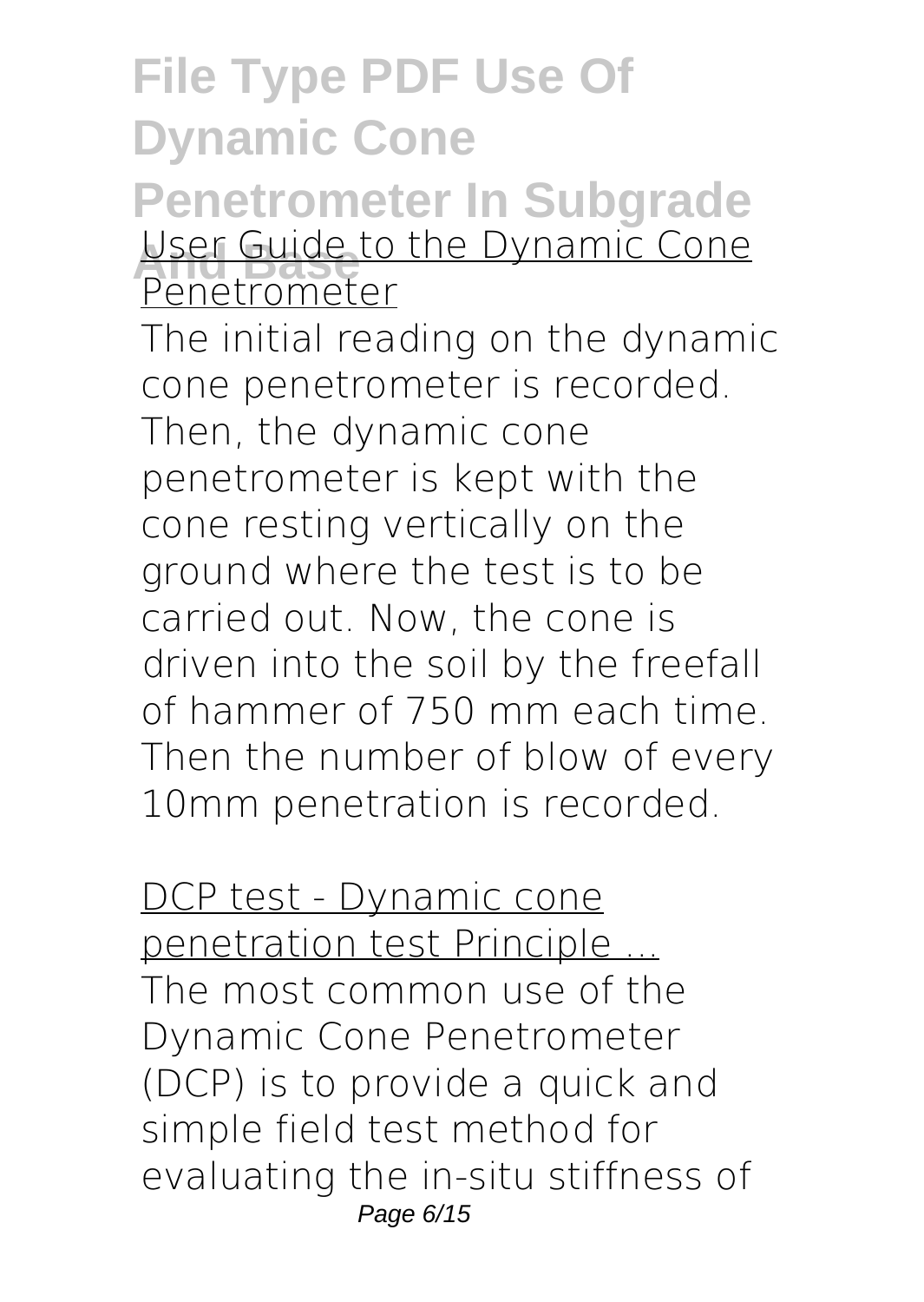base and subgrade layers for de roads and highways, and DCP<br>testing has been used in man testing has been used in many countries and US States for subgrade evaluation and QA/QC procedures.

AGS – Association of Geotechnical and Geoenvironmental ... The Dynamic Cone Penetrometer (DCP) is an efficient way of testing pavement at more frequent intervals than can be performed using test pits. This manual guides users of this UK DCP software. It...

User manual UK DCP 2.2. Measurement of road pavement

...

The dynamic cone penetrometer (DCP), since being introduced by Page 7/15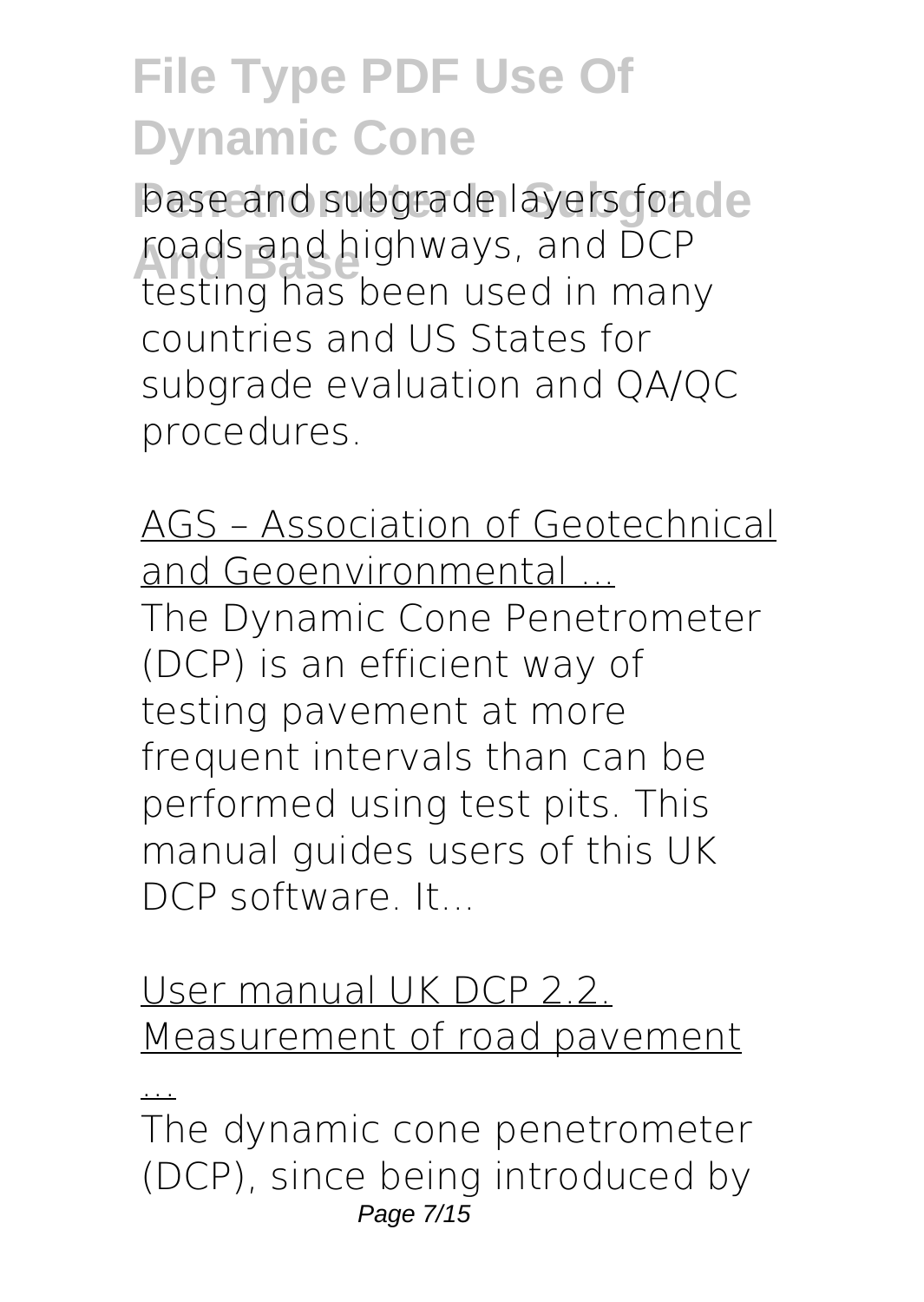Scala in 1956, has beenbgrade successfully ultilized for estimating the strength of soils. The DCP was studied mainly in relation to application in pavement structures and was primarily correlated with California Bearing Ratio (CBR),

Prediction of CBR Using Dynamic Cone Penetrometer ... The cone penetration or cone penetrometer test is a method used to determine the geotechnical engineering properties of soils and delineating soil stratigraphy. It was initially developed in the 1950s at the Dutch Laboratory for Soil Mechanics in Delft to investigate soft soils. Based on this history it has also been called the "Dutch Page 8/15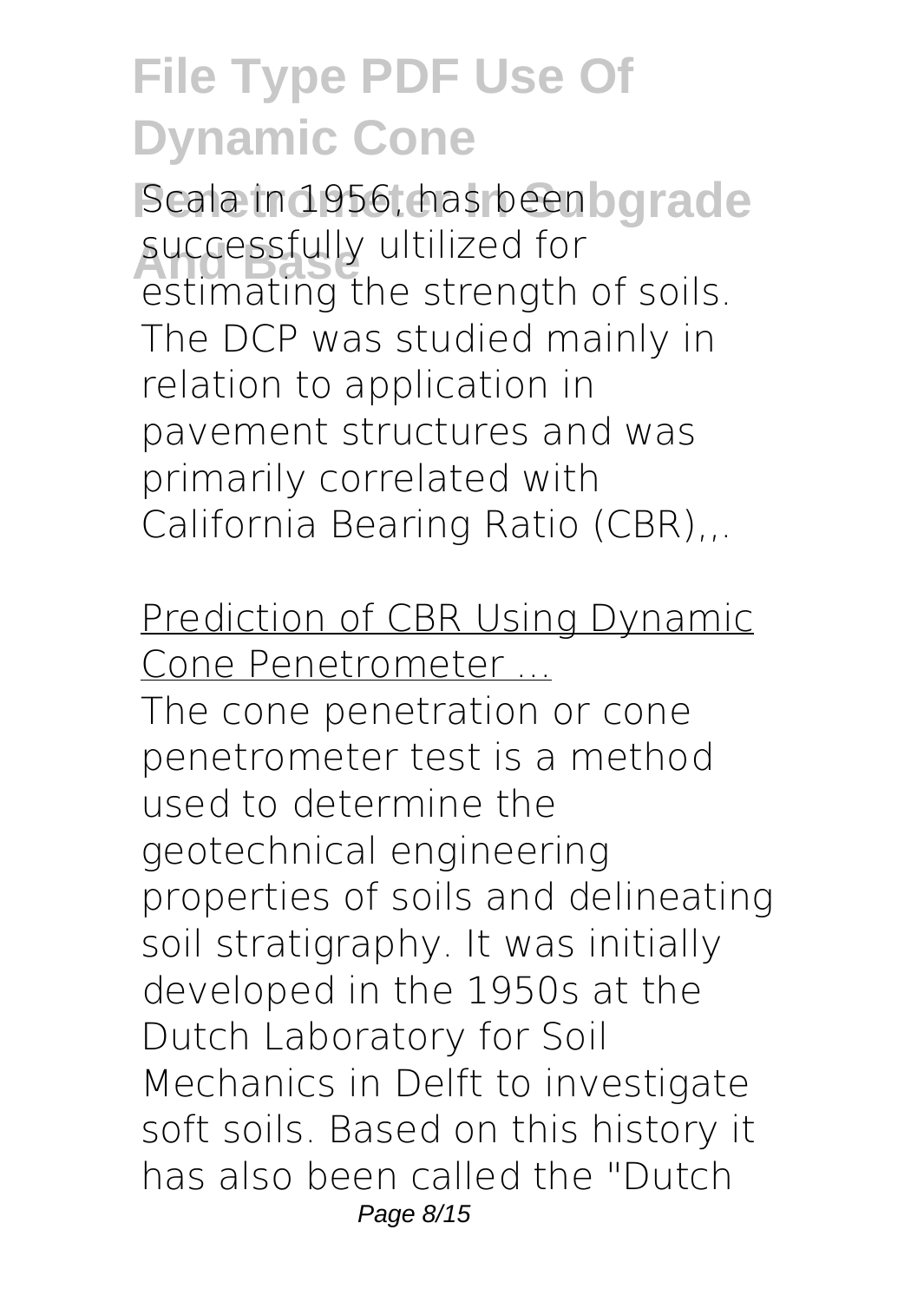cone test". Today, the CPT is one of the most used and accepted<br>coil matheds for soil investigati soil methods for soil investigation worldwide. The test method consists of pushing an instrumented

Cone penetration test - Wikipedia Dynamic Cone Penetration Testing DCPT, on the other hand, uses mechanical impact to force the cone-tip into the soil, and requires only a simple and inexpensive hand-held device. It can be performed by two people, making it ideal for use in highway engineering and other types of construction or engineering that require frequent or rapid soil inspection in widely separated areas.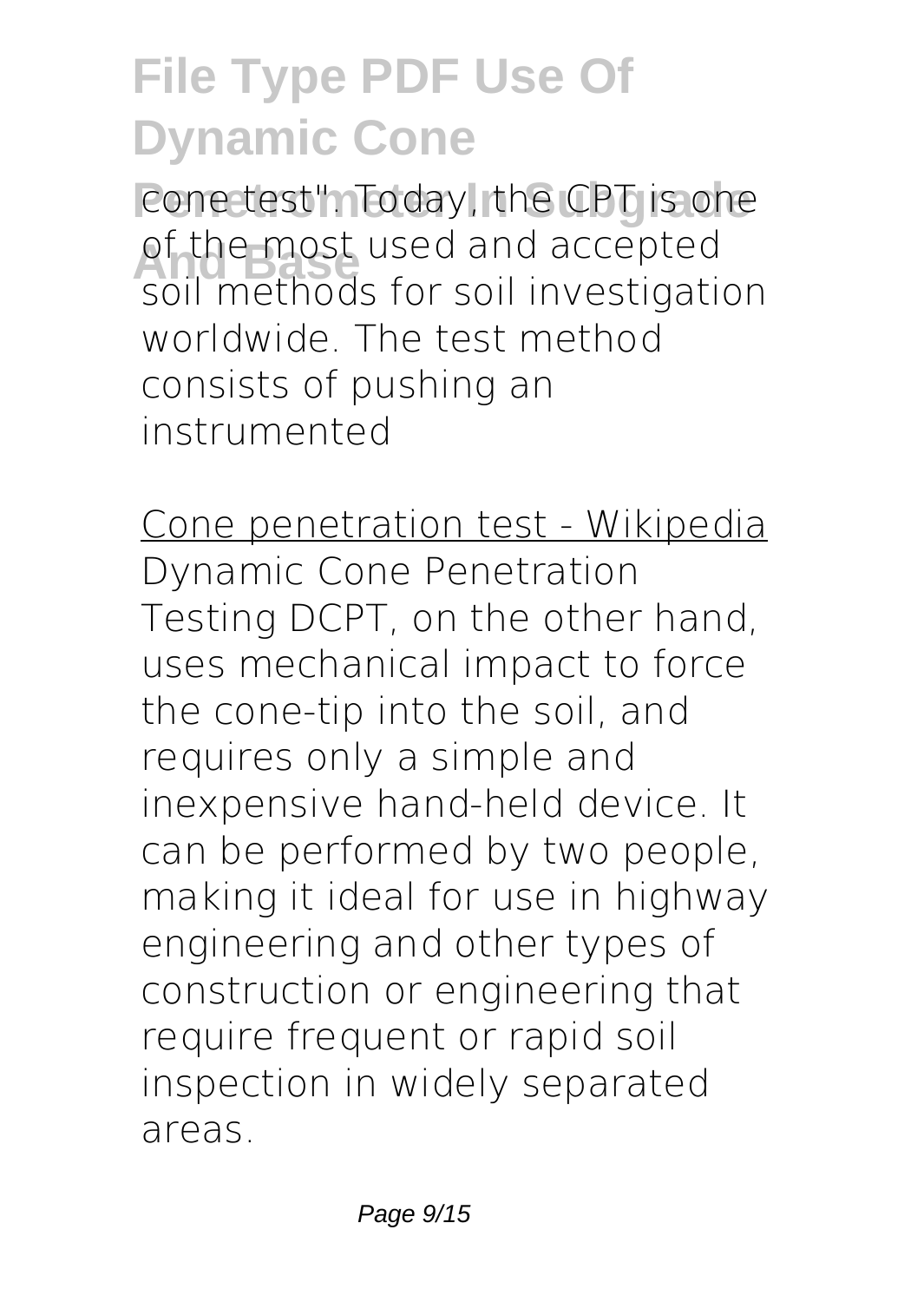The Dynamic Cone Penetration e **Test For Soil Resistance ...**<br>The Dynamic Cone Reports

The Dynamic Cone Penetration Test provides a measure of a material's in-situ resistance to penetration. The test is performed by driving a metal cone into the ground by repeated striking it with a 17.6 lb (8 Kg)weight dropped from a distance of 2.26 feet (575 mm).

Dynamic Cone Penetration Test - Pavement Interactive

The Dynamic Cone Penetrometer is used for the rapid, in situ measurement of structural properties of existing road pavement constructed with unbound materials. It incorporates an 8 kg weight dropping through a height of 575 Page 10/15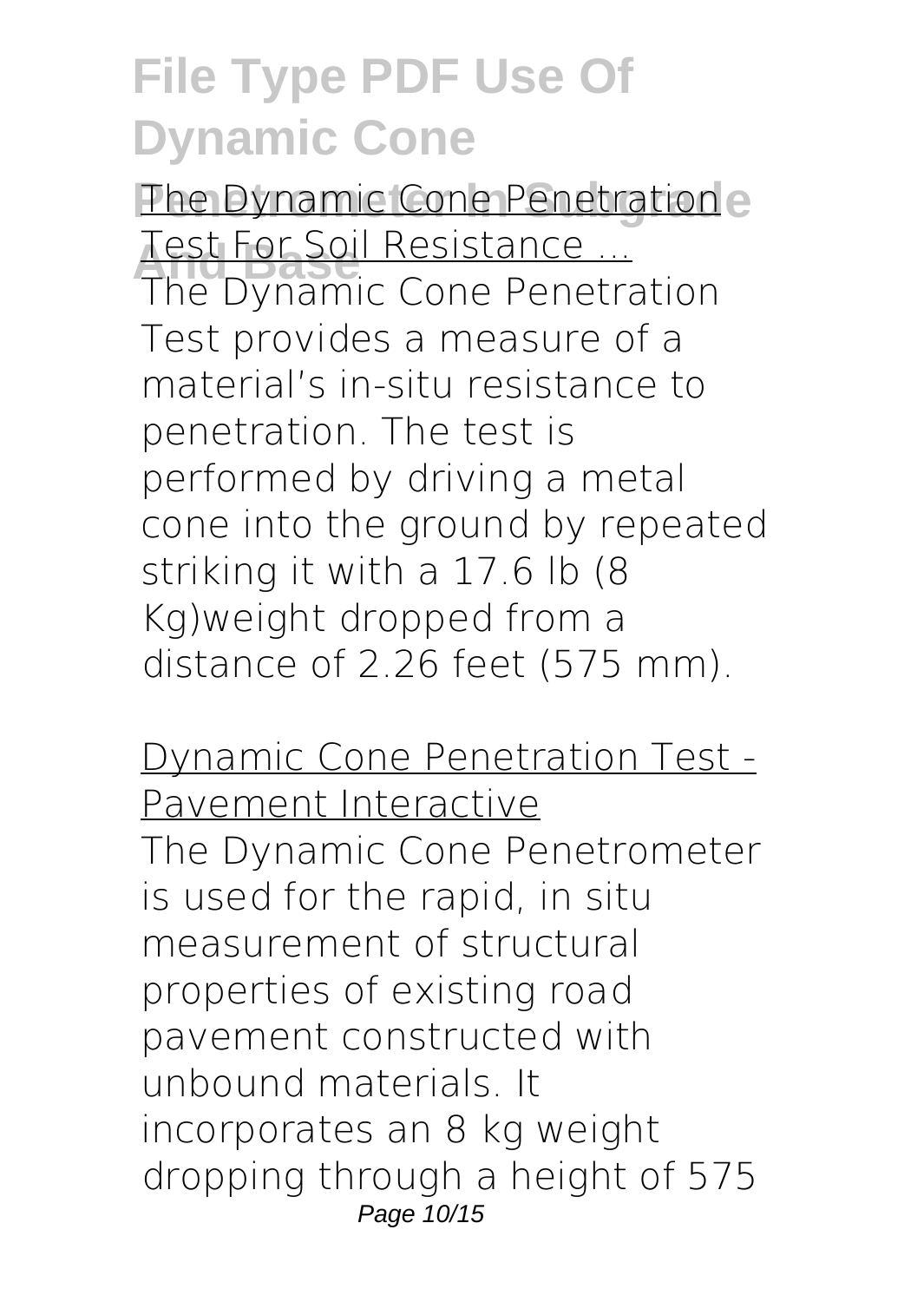mm and 60° cone having grade diameter of 20 mm. with the standard DCP measurements can be made down to a depth of approximately 850 mm or when extension shafts are used to a recommended maximum depth of 2 m.

DYNAMIC CONE PENETROMETER - GEOTECHNICAL THE USE AND INTERPRETATION OF THE DYNAMIC CONE PENETROMETER (DCP) TEST P Paige-Green and L Du Plessis CSIR Built Environment Pretoria

(PDF) THE USE AND INTERPRETATION OF THE DYNAMIC CONE ... The Use of the Dynamic Cone Penetrometer (DCP), Rep. No. Page 11/15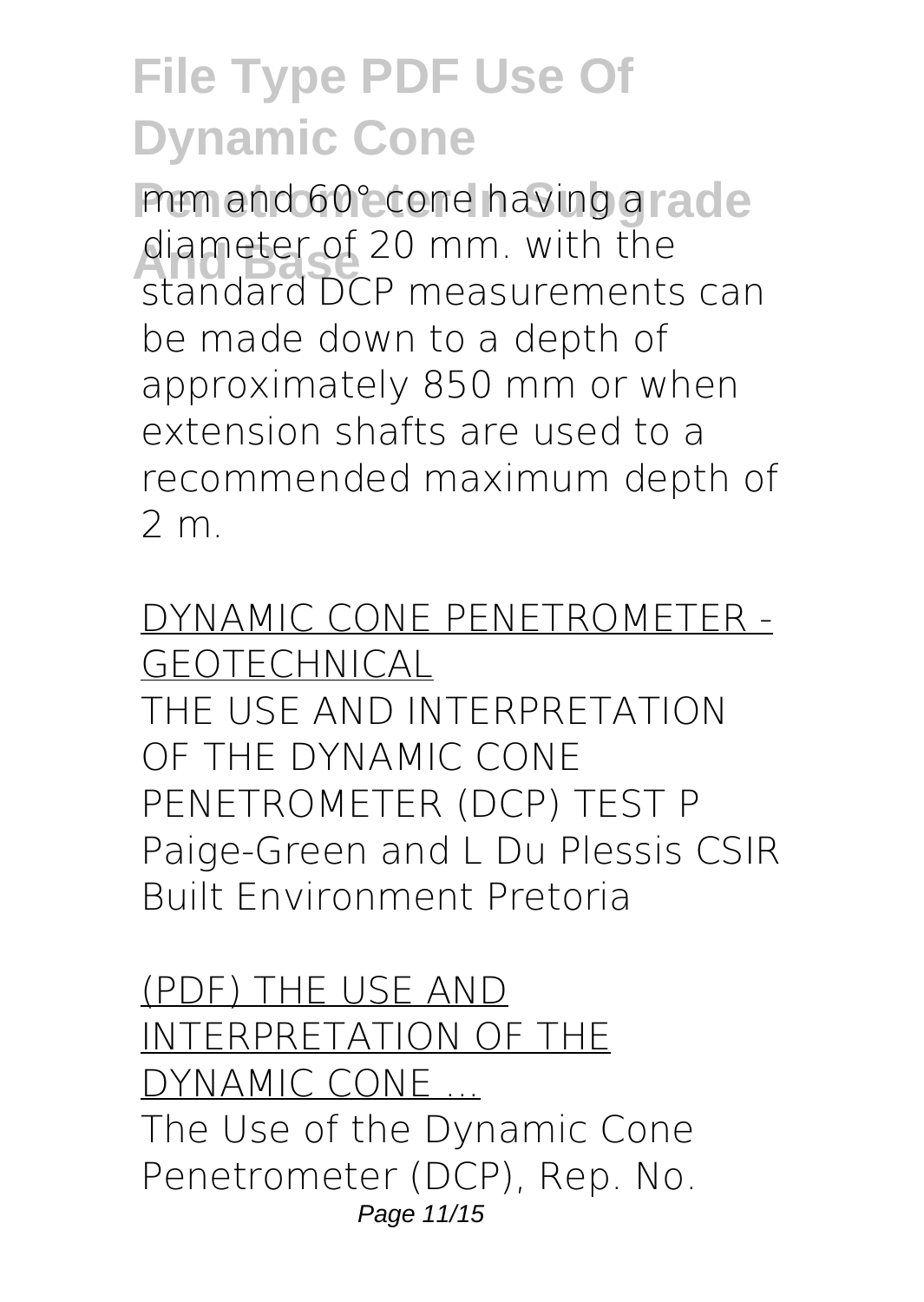**2/74. Transvaal Roadsubgrade And Base** Amini, F. (2003). Potential Department, South Africa. 13. Applications of Dynamic and Static Cone .

#### (PDF) THE DYNAMIC CONE PENETRATION TEST: A REVIEW OF ITS ...

The dynamic cone penetrometer (DCP) is rapidly becoming the primary tool for assessing the in situ strength of unbound pavement layers. The U.S. Army Corps of Engineers (USACE) has adopted the DCP for use in the evaluation of existing unbound pavements and shallow foundations.

Evaluation of In Situ Pavement Layers with the Dynamic ... Page 12/15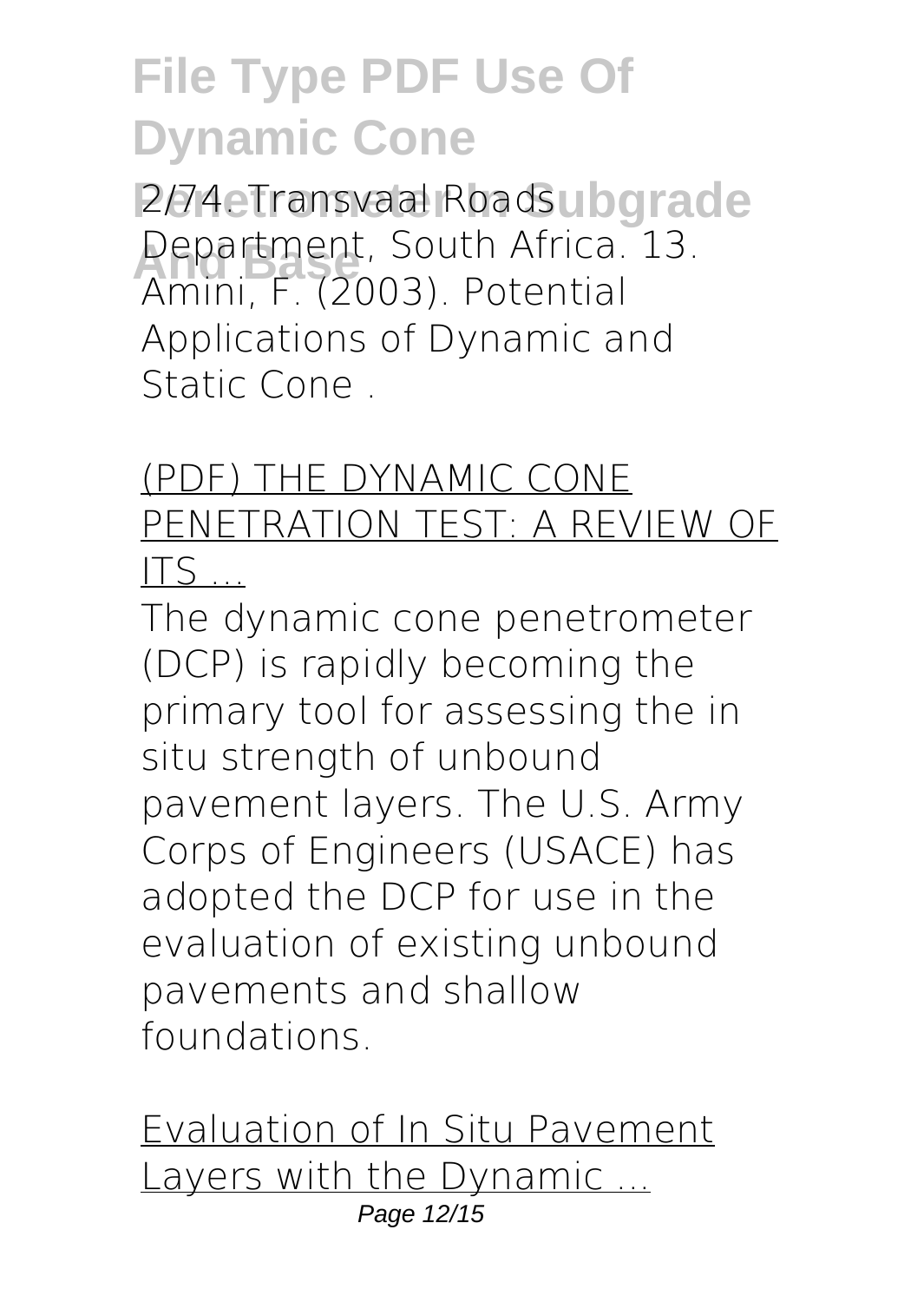**Pescription The original Dynamic** Lone Penetrometer (DCP) was<br>developed in 1959 by the late Cone Penetrometer (DCP) was Professor George F. Sowers. The DCP uses a 15 lb (6.8 kg) steel mass falling 20 in (50.8 cm) that strikes the anvil to cause penetration of a 1.5 in (3.8 cm) diameter cone (45° vertex angle) that has been seated in the bottom of a hand augered hole.

Dynamic Cone Penetrometer - DGSI - Durham Geo - Soil ... Instructs you on the Minnesota Department of Transportation's methods of DCP operation, maintenance, and test results analysis (2000)

Operation of the Dynamic Cone Penetrometer - YouTube Page 13/15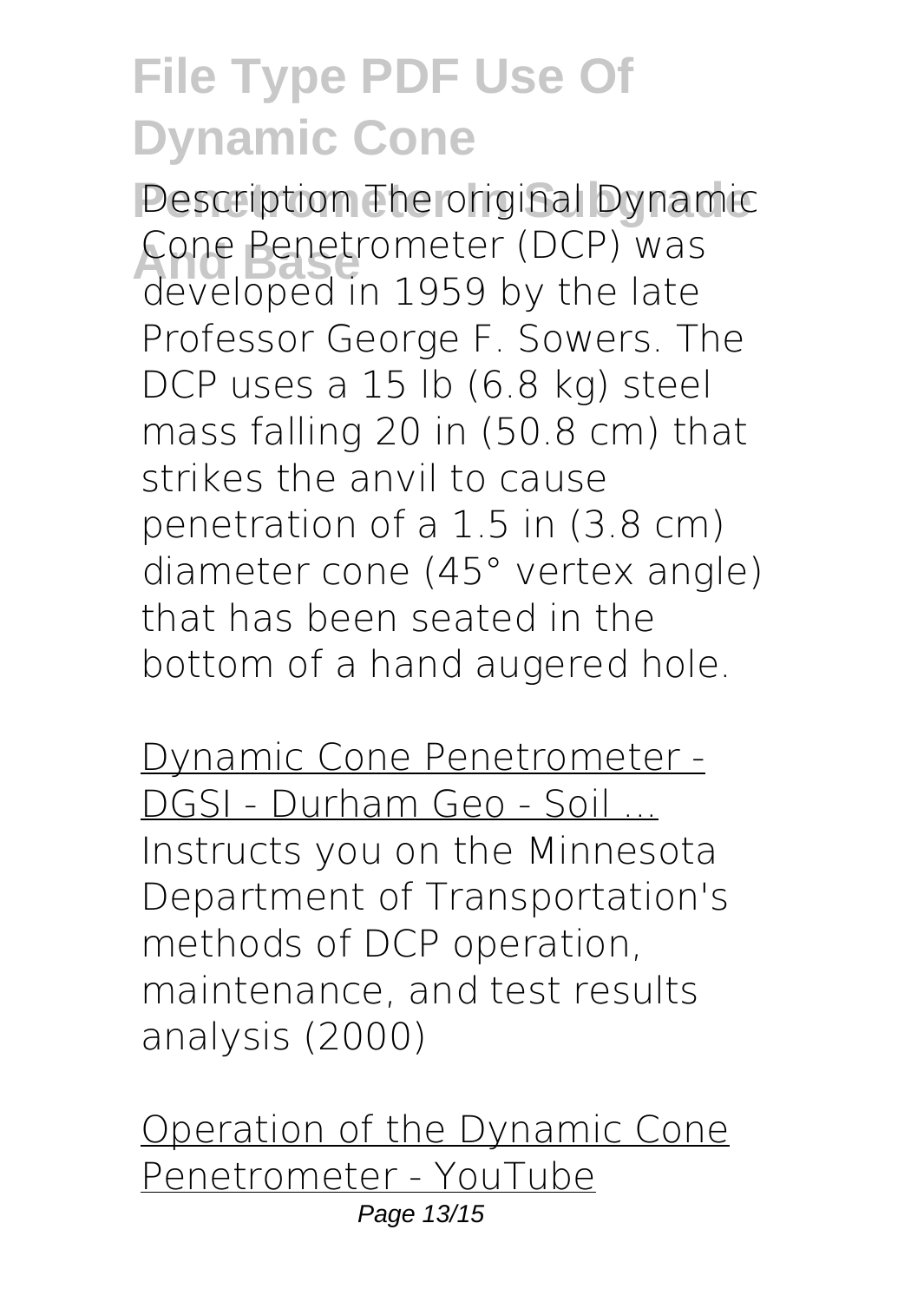**In Australia in 1956, Scalagrade** developed a Dynamic Cone<br>Penetrameter (DCP), based Penetrometer (DCP), based on an older Swiss original, to evaluate the shear strength of the material in a pavement2. This consisted of a 9 kg (20 pound) mass dropping 508 mm (20 inches) and knocking a cone with a 30° point into

THE USE AND INTERPRETATION OF THE DYNAMIC CONE ... Penetrometers are used to establish the thickness of different stratifications when investigating the suitability of a site for bridge, road or other construction works. In general if the ground is not too compact, penetration tests with this apparatus can be carried out to depths of about 8 to 12 m. Page 14/15